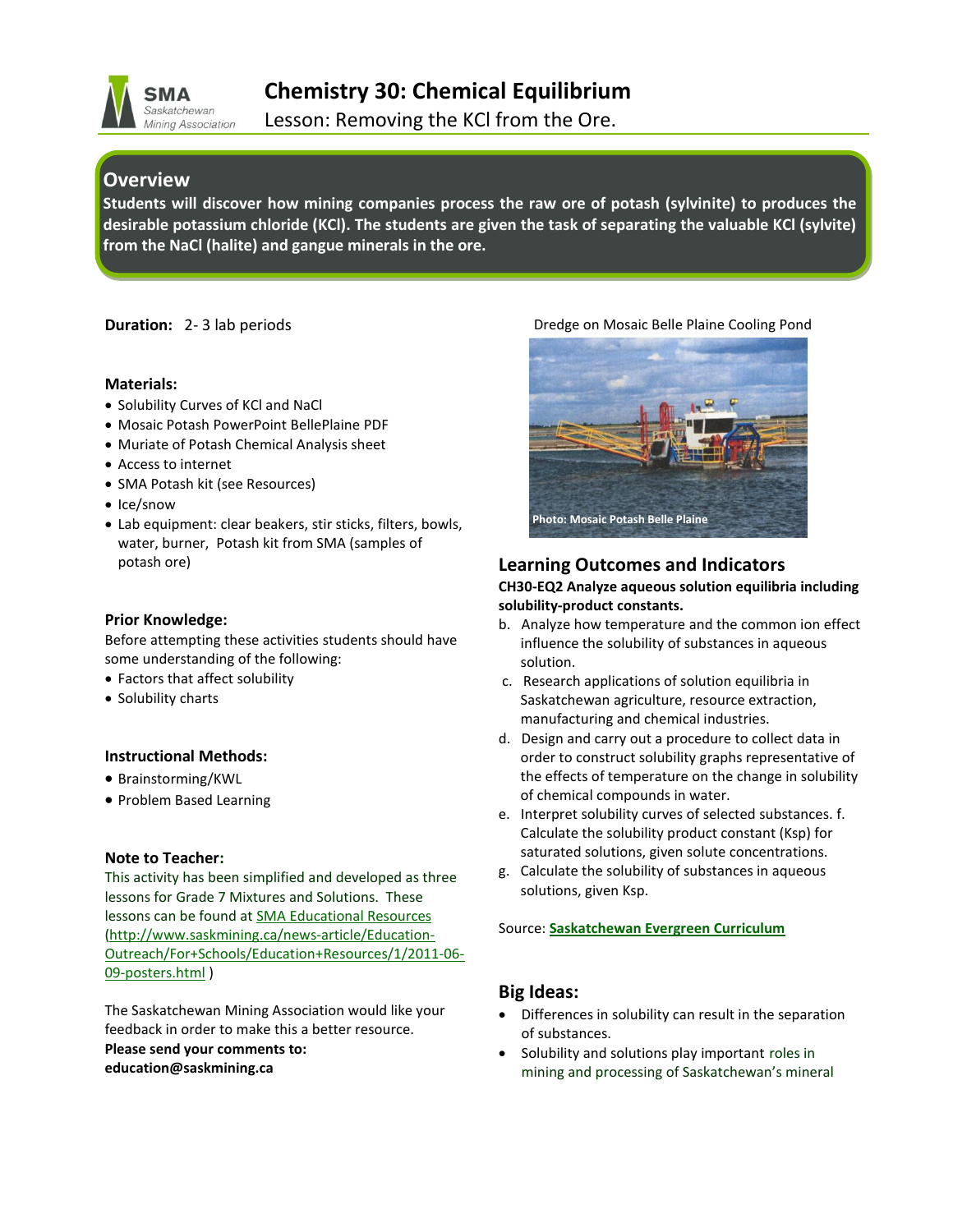resources.

# **Background Information**

Potash is a general term covering several types of potassium salts, of which the most important is potassium chloride, the mineral sylvite (KCl). In Saskatchewan, potash is extracted from deep underground deposits (generally 1000 m or 1 km) using either conventional (mining machines) or solution mining (brine is used to remove the mineral in solution) techniques.

There are currently 10 potash mines in Saskatchewan; two are solution mines, and the remaining 8 are conventional mines.

The largest potash solution mine in the world is in Saskatchewan. With this technique the potash is dissolved deep underground and the solution is pumped to the surface where the potash is removed. The same process can be used above ground to extract the potash from the sylvinite ore. After potash is mined, it is processed in a surface mill, where it is separated into product (KCl) and waste (tailings comprised of salt and clays).

Potash is a nutrient essential for plant growth, and is a main component of modern agricultural fertilizers. Roughly 95 per cent of world potash production goes into fertilizer, while the other five per cent is used in commercial and industrial products - everything from soap to television tubes.

Potash is a major export of Saskatchewan. It is transported by rail to the United States and to Canadian ports where it is shipped to other countries including China, Korea, Japan, Malaysia, India, Brazil and Australia. Canadian markets make up less than 5% of potash sales.

# **Vocabulary**

halite ore

potash solubility sylvite sylvinite

# **THE ACTIVITY**

**Separating KCl from the potash ore.**  (Brainstorming, Problem Based learning )

#### **1. Introductory Activity: (KWL chart)**

Have each lab pair create a KWL chart for potash before starting the task. This chart can be added to during the task as questions are answered and new questions formed.

#### **2.The Task**

Explain to the students that they are taking on the role of the mining company's Chemist. Their task will be to determine how to separate the desired KCl (sylvite) from the rest of the ore rock sylvinite.

Have the students work in pairs.

Hand out the Task sheets, background material and the samples of sylvinite. Provide students access to lab equipment.

Inform students that a journal must be kept detailing their experiments. Have students add to their KWL charts as they answer questions and determine new questions.

The students must show you their plans for the experiment complete with hypothesis, materials, and method before they commence.

# **Assessment Method and Evidence**

- $\checkmark$  Scientific Inquiry Experiment rubric (such as in Pearson, Saskatchewan Science 8)
- Journal and KWL entries
- $\checkmark$  Student Self Evaluation Check list
- $\checkmark$  Experiment Results production of confirmable KCl

#### **Students will show they understand the principles of qualitative analysis of solutions by:**

- Using solubility charts to determine the solubility of the KCl and NaCl.
- Describing how to separate the KCl and NaCl in solution by selective precipitation.
- **Students will show how they have used both intuitive, and imaginative thought and the ability to evaluate ideas, processes, and experiences in meaningful contexts by:**
- Generating and evaluating alternative solutions to solve the problem of separating the KCl from NaCl in the ore.
- Analyzing the given data as well as produced data to create hypotheses, predictions and estimates to further progress with the experiments they develop to separate KCl from NaCl in solution.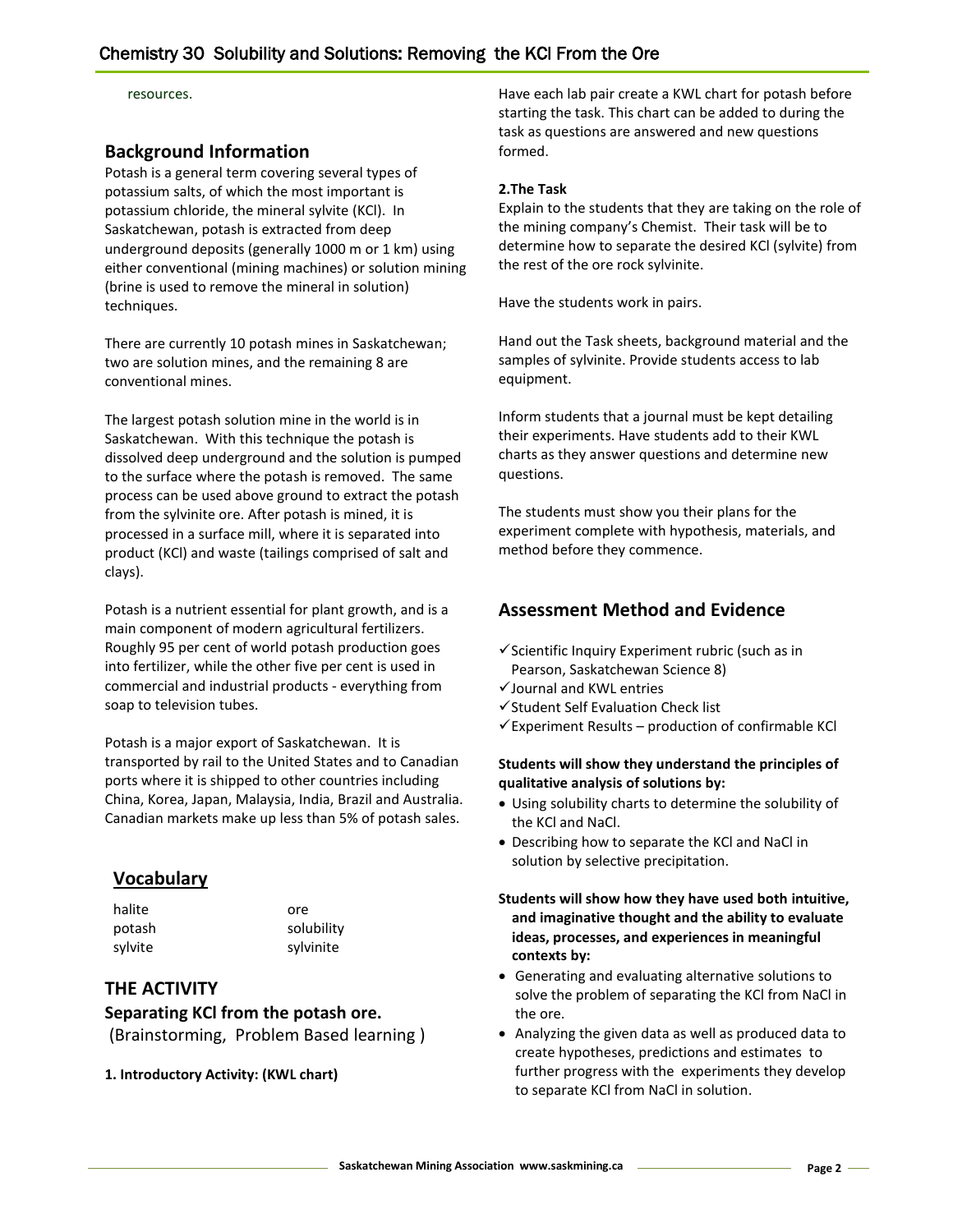**The students will show that their use of numbers and numerical data to strengthen understanding of the concept of solubility by:**

- Being able to read and interpret the solubility charts for KCl and NaCl to determine the best method to separate the KCl form the NaCl.
- Students will be able to describe how lowering the temperature to precipitate KCl is the method used by potash mining companies to separate the valuable KCl from a saturated solution containing both KCl and NaCl.

# **Resources**

Mining and milling processes used at the Potash Corp mines. <http://minetour.potashcorp.com/>

Mosaic Company Potash 101: YouTube video: <http://www.youtube.com/watch?v=ULLLmm6cCJ8>

Saskatchewan Mining Association Website: [http://www.saskmining.ca/commodity\\_info/Comm](http://www.saskmining.ca/commodity_info/Commodities/1/potash.html) [odities/1/potash.html](http://www.saskmining.ca/commodity_info/Commodities/1/potash.html)

Saskatchewan Mining Association Educational Resources: [http://www.saskmining.ca/news](http://www.saskmining.ca/news-article/Education-Outreach/For+Schools/Education+Resources/1/2011-06-09-posters.html)[article/Education-](http://www.saskmining.ca/news-article/Education-Outreach/For+Schools/Education+Resources/1/2011-06-09-posters.html)[Outreach/For+Schools/Education+Resources/1/201](http://www.saskmining.ca/news-article/Education-Outreach/For+Schools/Education+Resources/1/2011-06-09-posters.html) [1-06-09-posters.html](http://www.saskmining.ca/news-article/Education-Outreach/For+Schools/Education+Resources/1/2011-06-09-posters.html)

#### **Grade 7 Mixtures and Solutions lesson plans:**

Grade 7 MS Potash Solution Mining Dissolving Potash. Grade 7 MS Potash Solution Mining Recovering Dissolved Potash.

Grade 7MS Potash Solution Mining How do we Know it's KCL?

Saskatchewan Mining Association **Potash Kit**

This kit contains: 1 teacher hand sample; 15 student samples and  $75 - 80$  g ( $\frac{1}{4}$  cup) of potassium muriate. Kits will be sent to your division Science Consultant upon request. For more information contact: [education.sma@sasktel.net](mailto:education.sma@sasktel.net)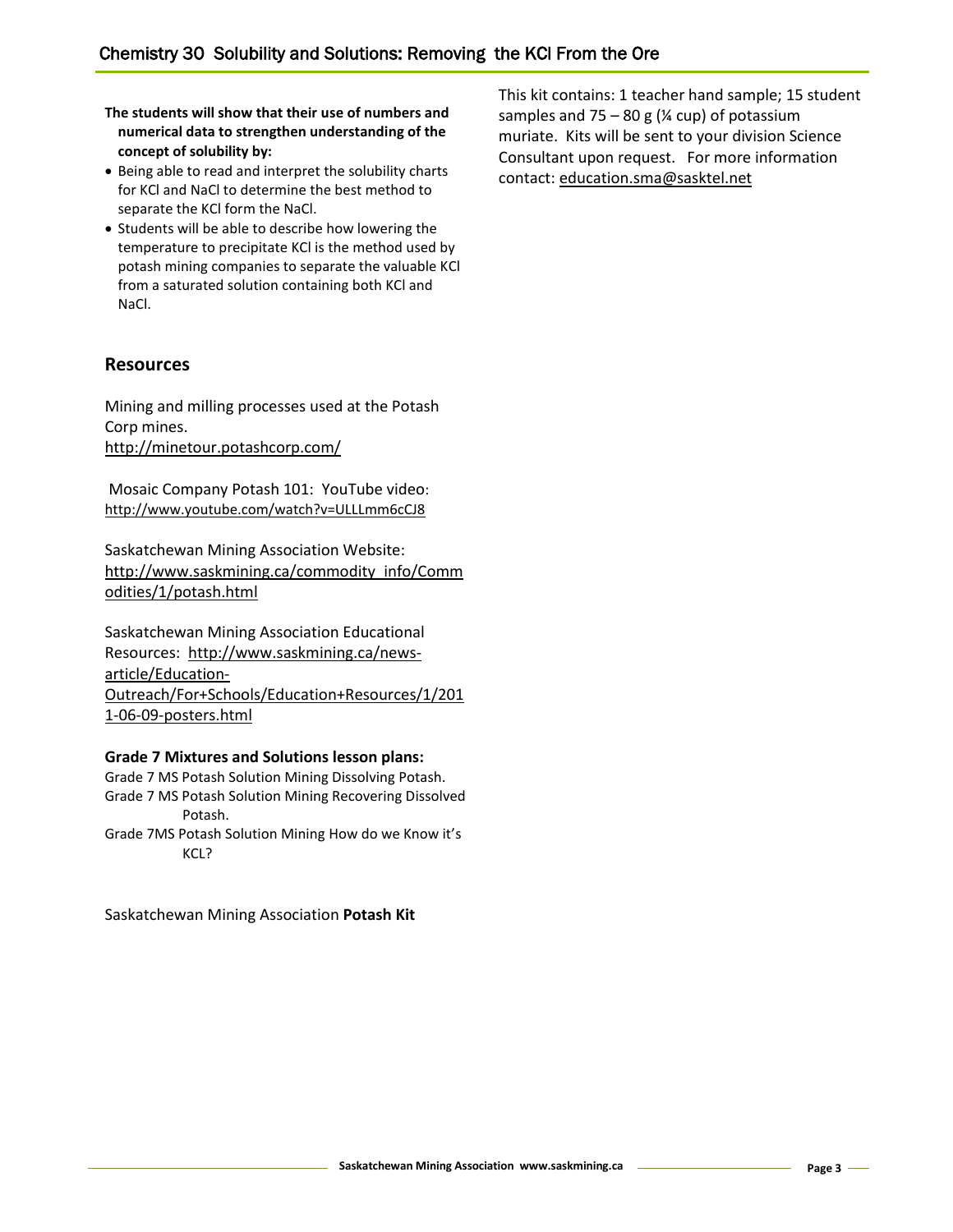# **Vocabulary**

- **Halite:** Is the mineral name for Sodium chloride (NaCl). It typically occurs as colourless cubic crystals. We know it as salt.
- **Ore:** Is rock that contains important minerals including metals. The ore is extracted through mining and processed to extract the valuable element(s). Ore contains minerals that can be mined at a profit.
- **Potash:** Is Saskatchewan's provincial mineral.Potash is the common name for the potassium rich ore mined in Saskatchewan. It is made up of the minerals sylvite, halite, clay, and iron oxides.
- **Solubility:** The solubility of a substance is the amount of that substance that will dissolve in a given amount of solvent. A substance is said to be soluble if more than 0.1 g of that substance dissolves in 100mL solvent.
- **Sylvinite:** Is the most important ore for the production of potash in Saskatchewan. It is a mechanical mixture of sylvite (KCl, or potassium chloride) and halite (NaCl, or sodium chloride).
- **Sylvite:** Is the mineral name for potassium chloride (KCl). It forms very similar to normal rock salt, halite (NaCl). Sylvite is colorless to white with shades of yellow and red due to inclusions. Sylvite has a salty taste with a distinct bitterness. Its principal use is as a potassium fertilizer.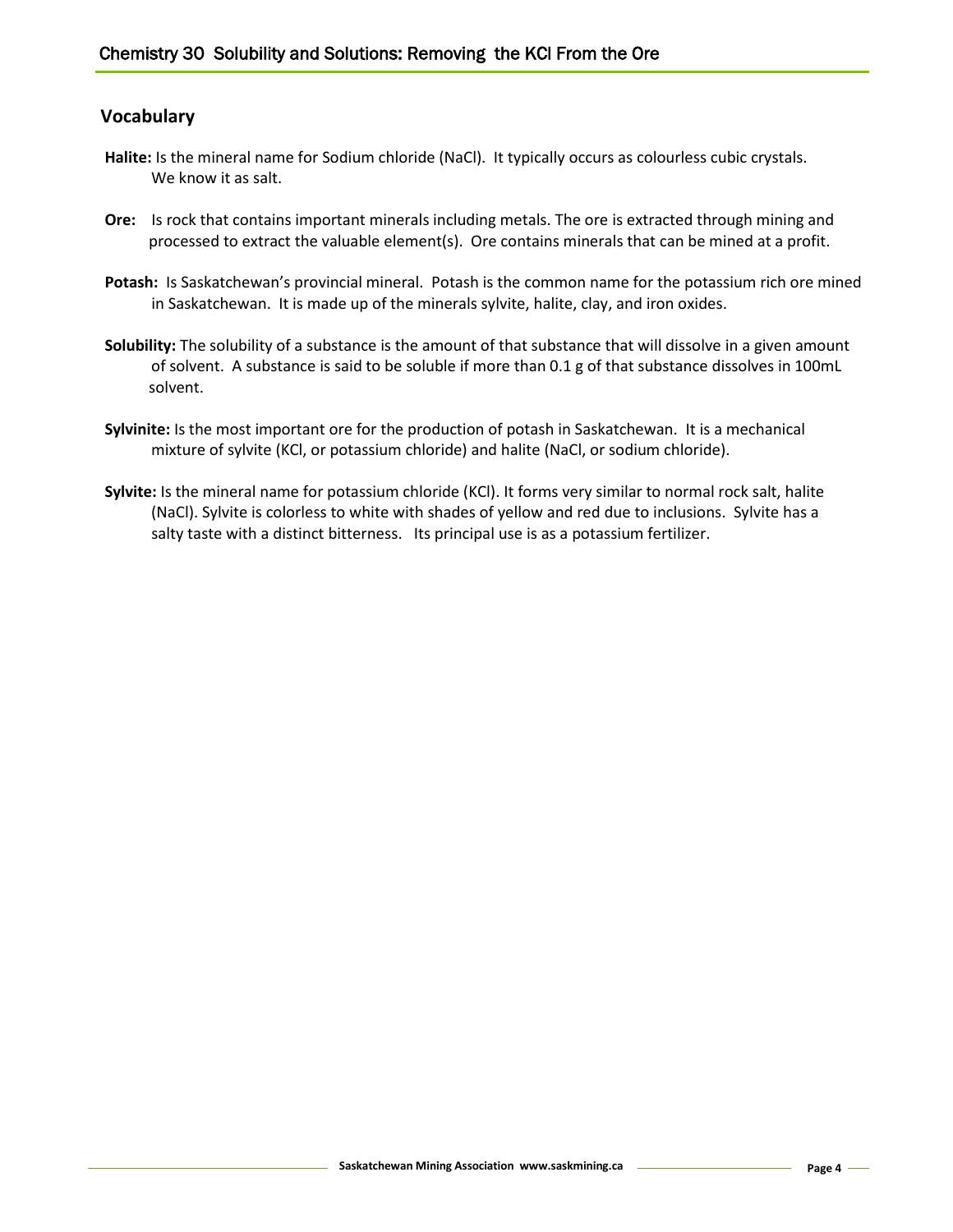# **INFORMATION FOR TEACHERS**

# **As a result of this Problem Based Learning experience students will:**

- **Know:** Potash mined in Saskatchewan is composed of two salts, NaCl and KCl. KCl is the valuable product. KCl can be separated from the NaCl by dissolving the ore in water, filtering off the insoluble clays and iron ore, heating the solution to saturate it and reducing the volume then cooling the resultant NaCl - KCl rich solution to precipitate the KCl leaving the NaCl in solution. Students will understand that KCl precipitates first when cooling by reading the solubility curves for both NaCl and KCl. Students will know how to test the resultant powder using a flame test. They will know that KCl burns violet in a flame test.
- **Be able to:** Design and run an experiment to separate two variables in solution, read solubility curves, do a flame test. They will be able to detail the process of their thoughts, experiment and outcomes in a journal.

# **The Task:**

The students are given the task to develop a process to separate the valuable potash mineral (KCl) from the rest of the sylvinite ore and provide a method to determine if the resultant crystalline material is KCl.

The students will be given a sample of ore, background information, a list of resources to consult, and use of the lab equipment. Students will be able to discuss their progress and questions with the teacher. The teacher cannot tell the student how to run their experiment, then can however step in when safety is a concern or can suggest resources the student could access/read

Goal: Students will produce KCl as a crystalline powder.

Problem: How to separate the KCl from the NaCl and other minerals in sylvinite (potash ore). Challenge: Both KCl and NaCl are salts soluble in water.

Students must submit their initial plan for the experiment to the teacher for approval prior to commencing any experiments. Any changes to the plan or retrials must also be approved by the teacher.

Detailed notes must be kept in a journal and submitted to the teacher upon completion of the research task.

KWL charts are to be included in the journals and updated as questions are answered or new questions are formed.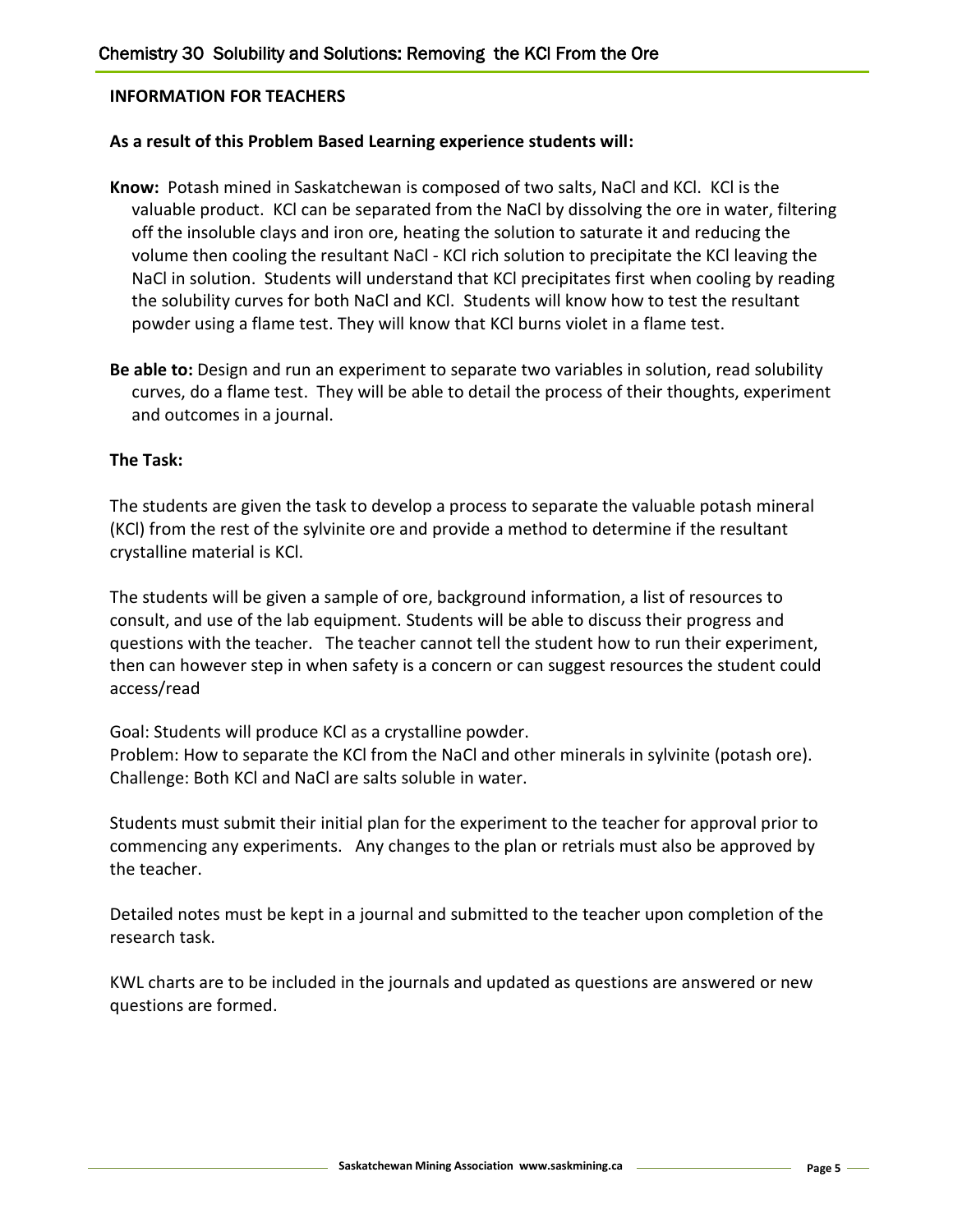# **Product:**

The student will design and test an experiment to separate the KCl from the rest of the ore rock. They will also perform a flame test to confirm that the product is KCl. The resultant product will be a crystalline powder KCl.

The student will keep a journal recording all hypothesis, equipment, procedures, observations, results and conclusions as well as their KWL chart.

# **Success:**

The student will have successfully separated the valuable KCl from the ore rock. It will look like a white crystalline powder which will flame violet in a flame test. The amount of crystalline powder will vary depending upon the amount of KCl in the original sample and how long the students left the precipitation stage. The students will compile complete notes and diagrams of their experiments/tests including failures, in a journal. Success would be a complete set of instructions that another chemist could replicate and come to the same conclusions.

| <b>Knowledge and Skills Needed</b>                                                                 | <b>Already Have</b>       | <b>Taught Before</b> | <b>Taught During</b> |
|----------------------------------------------------------------------------------------------------|---------------------------|----------------------|----------------------|
|                                                                                                    | <b>Learned</b>            | the Project          | the Project          |
| 1. Soluble and insoluble                                                                           | X                         |                      |                      |
| 2. Water is a solvent                                                                              | X                         |                      |                      |
| 3. Potash ore is made up of the minerals<br>sylvite (KCl), halite (NaCl), clays and<br>iron oxides |                           |                      | $\boldsymbol{x}$     |
| 4. KCl and NaCl are salts and soluble in<br>water                                                  | $\boldsymbol{\mathsf{x}}$ | X                    |                      |
| 5. Clays and iron oxides are insoluble in<br>water                                                 |                           |                      | $\boldsymbol{x}$     |
| 6. How to do a flame test                                                                          | 7                         | ?                    |                      |
|                                                                                                    |                           |                      |                      |
|                                                                                                    |                           |                      |                      |
|                                                                                                    |                           |                      |                      |
|                                                                                                    |                           |                      |                      |

# **Resources:**

School-based Individuals: Chemistry teacher,

Technology: Computer access, Internet web sites, PowerPoint

Community: Local geoscientists, chemists, potash mining companies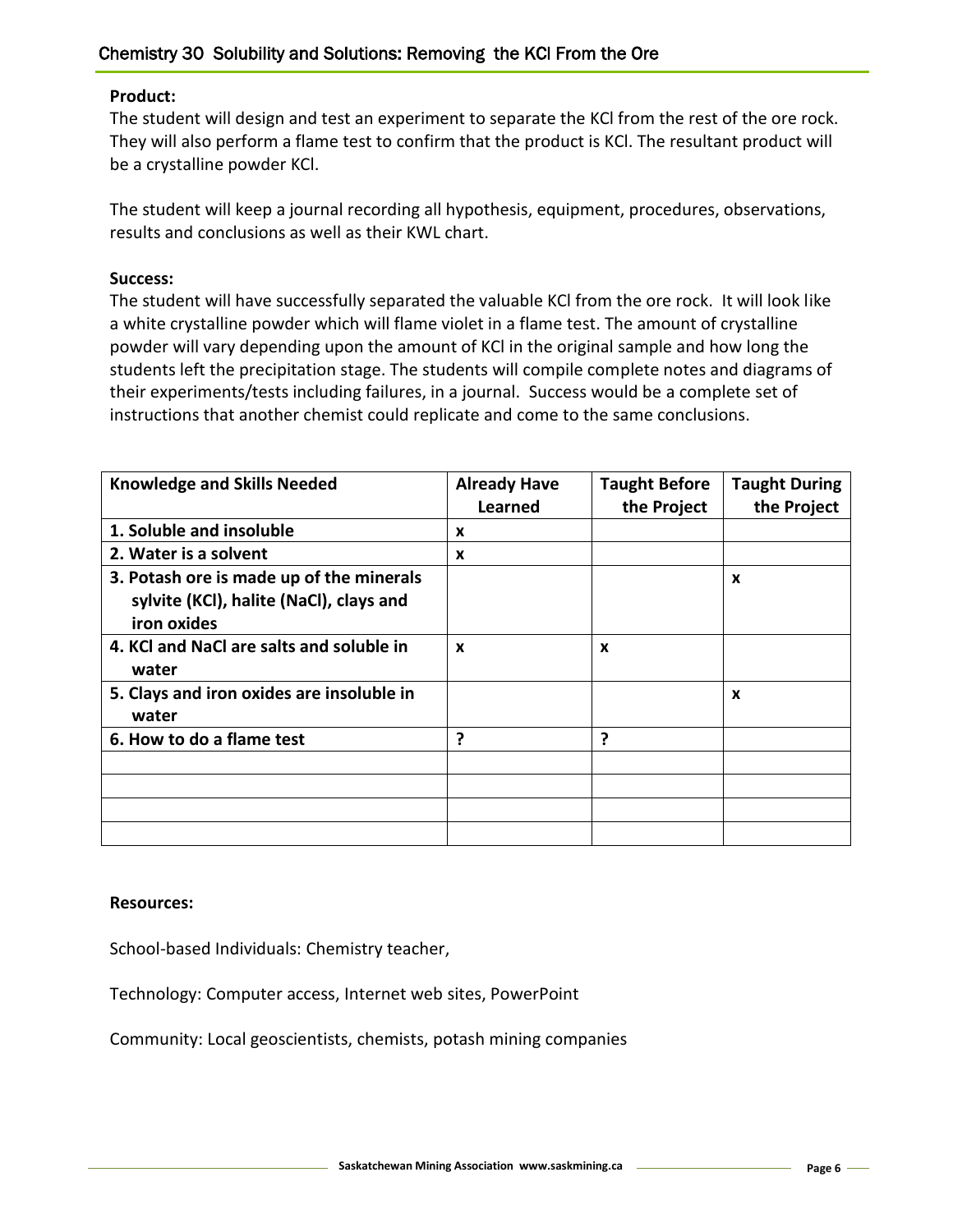Materials: Potash kit from SMA, chemistry lab equipment (Bunsen burner or hot plate, beakers or metal containers, stir rods, filter paper, ice, bowls, mortar and pestle, scale)



|  |  | Belle Plaine |  |
|--|--|--------------|--|
|--|--|--------------|--|

| <b>CHEMICAL ANALYSIS</b>   |                  |                  |
|----------------------------|------------------|------------------|
| Component                  | Symbol           | <b>Typical %</b> |
| Potassium Oxide Equivalent | K <sub>2</sub> O | 62.50            |
| Potassium Chloride         | KCI              | 98.83            |
| Potassium                  | Κ                | 51.88            |
| Sodium Chloride            | <b>NaCl</b>      | 0.90             |
| Moisture at 130° C         | H <sub>2</sub> O | 0.050            |
| Chloride                   | CI               | 47.60            |
| Sodium                     | Na               | 3500 PPM         |
| Calcium                    | Ca               | <b>200 PPM</b>   |
| Magnesium                  | Mg               | <b>100 PPM</b>   |
| <b>Bromide</b>             | Br               | <b>400 PPM</b>   |
| Sulfate                    | SO <sub>4</sub>  | 400 PPM          |
| Water Insoluble            |                  | <b>100 PPM</b>   |

| <b>PARTICLE SIZE DISTRIBUTION CUMULATIVE %</b> |                |              |                      |         |
|------------------------------------------------|----------------|--------------|----------------------|---------|
| <b>Tyler Mesh</b>                              | <b>US Mesh</b> | Opening (mm) | <b>Typical Range</b> | Typical |
| 20                                             |                | 0.850        | $0 - 2$              | 0.2     |
| 28                                             | 30             | 0.600        | $0 - 20$             |         |
| 35                                             | 40             | 0.425        | $5 - 50$             |         |
| 48                                             | 50             | 0.300        | $35 - 85$            | 60      |
| 65                                             |                | 0.212        | 50-95                |         |
| 100                                            | 100            | 0.150        | 80-100               | 92      |

| <b>PHYSICAL PROPERTIES</b>              | <b>TYPICAL</b> | <b>OTHER SIZING CHARACTERISTICS</b> |         |  |
|-----------------------------------------|----------------|-------------------------------------|---------|--|
| <b>Bulk Density (Loose)</b>             |                | Parameter                           | Typical |  |
| lb/cu foot<br>$\overline{\phantom{0}}$  | 76             |                                     |         |  |
| kg/cu meter<br>$\overline{\phantom{0}}$ | 1169           | Size Guide Number (SGN)             | 30      |  |
| Angle of Repose                         | 27 Degrees     | Uniformity Index (UI)               |         |  |

Product analyses are typical as tested on a composite sample. Grab samples or individual shipment analyses may vary from typical values. Handling and transportation may affect analysis of the delivered product.

Note: The term "Untreated" in Untreated White Fine references that the Untreated White Fine product contains no anticaking agent.

Revised 10/09

© Copyright 2009. The Mosaic Company. All Rights Reserved.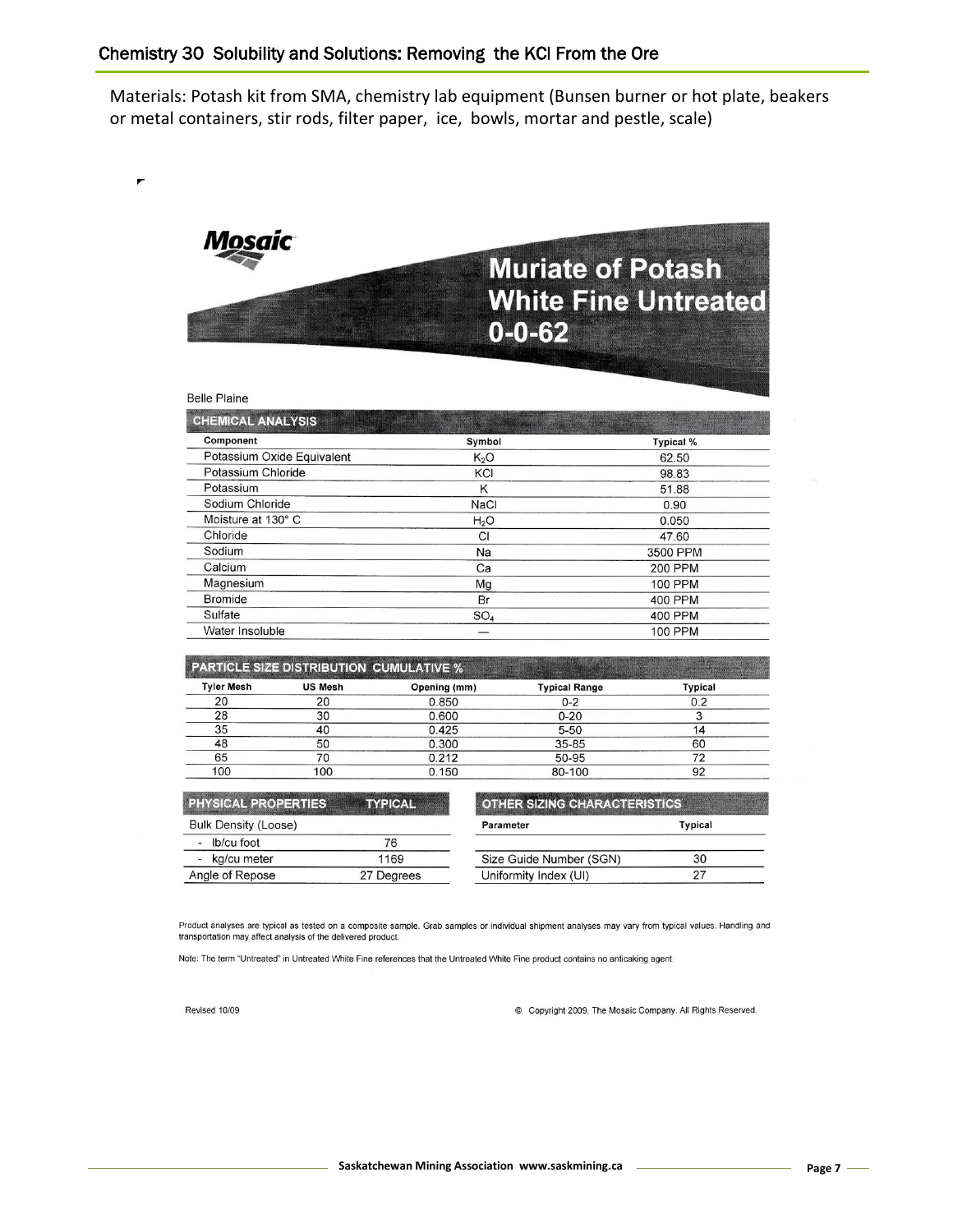# **Student Self Assessment Things to Consider**

| Did we discuss the purpose for doing the activity?          | Yes<br>No                |                |           |           |   |
|-------------------------------------------------------------|--------------------------|----------------|-----------|-----------|---|
| Did we develop a clear plan before we began?                | <b>Yes</b>               |                | <b>No</b> |           |   |
| Was a hypothesis developed and recorded?                    |                          | <b>Yes</b>     |           | <b>No</b> |   |
| How well did we predict what took place?                    | 1<br>$\overline{2}$<br>3 |                |           | 4         | 5 |
| Did we re-examine our initial hypothesis?                   |                          | Yes            |           | <b>No</b> |   |
| Did we account for experimental error?                      | Yes                      |                | <b>No</b> |           |   |
| Were the conclusions consistent with the data?              | <b>Yes</b>               |                | <b>No</b> |           |   |
| Was relevant research used to support our work?             | <b>Yes</b>               |                | No        |           |   |
| How complete are the data records?                          | 1                        | $\overline{2}$ | 3         | 4         | 5 |
| How confident were we using the equipment and<br>materials? | $\mathbf{1}$             | $\overline{2}$ | 3         | 4         | 5 |
| Were measurements made accurately?                          | <b>Yes</b><br><b>No</b>  |                |           |           |   |
| Did we follow all safety precautions?                       | <b>Yes</b>               |                | <b>No</b> |           |   |
| Did we clean up thoroughly after the activity?              | Yes<br><b>No</b>         |                |           |           |   |
| Did each member have specific things to do?                 | <b>Yes</b><br><b>No</b>  |                |           |           |   |
| Were we able to work together as a team?                    | 1<br>$\overline{2}$<br>3 |                | 4         | 5         |   |

# **Bar scale**

**Not so well 1 2 3 4 5 Very well**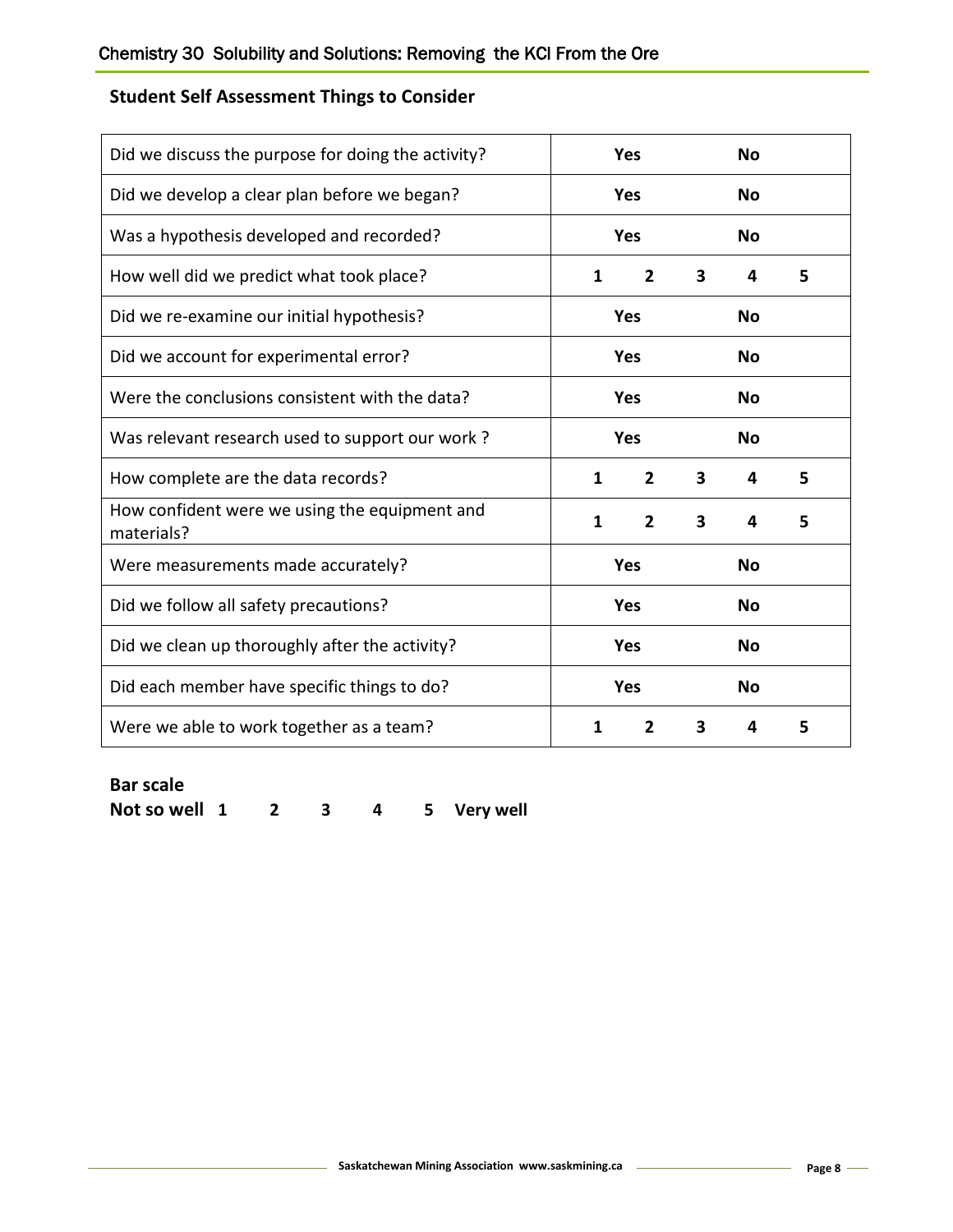# **KWL Chart Example**

| <b>KNOW</b>                                   | <b>WANT TO KNOW</b>                                   | <b>LEARNED</b> |
|-----------------------------------------------|-------------------------------------------------------|----------------|
| Potash is mined in                            | How does potash occur in the                          |                |
| Saskatchewan                                  | ground                                                |                |
| Potash is used for fertilizer                 | What is the potash mineral                            |                |
| Some of the potash                            | What other minerals occur in                          |                |
| companies are Mosaic, Potash<br>Corp, Agrium, | the potash ore(rock)                                  |                |
| Potash deposits occur in                      | What are the properties of the                        |                |
| Southern Saskatchewan                         | potash mineral?                                       |                |
| Potash is the provincial                      | What are the properties of the                        |                |
| mineral                                       | other minerals in the ore?                            |                |
|                                               | How do you separate KCI from<br>the NaCl in solution? |                |
|                                               |                                                       |                |
|                                               |                                                       |                |
|                                               |                                                       |                |
|                                               |                                                       |                |
|                                               |                                                       |                |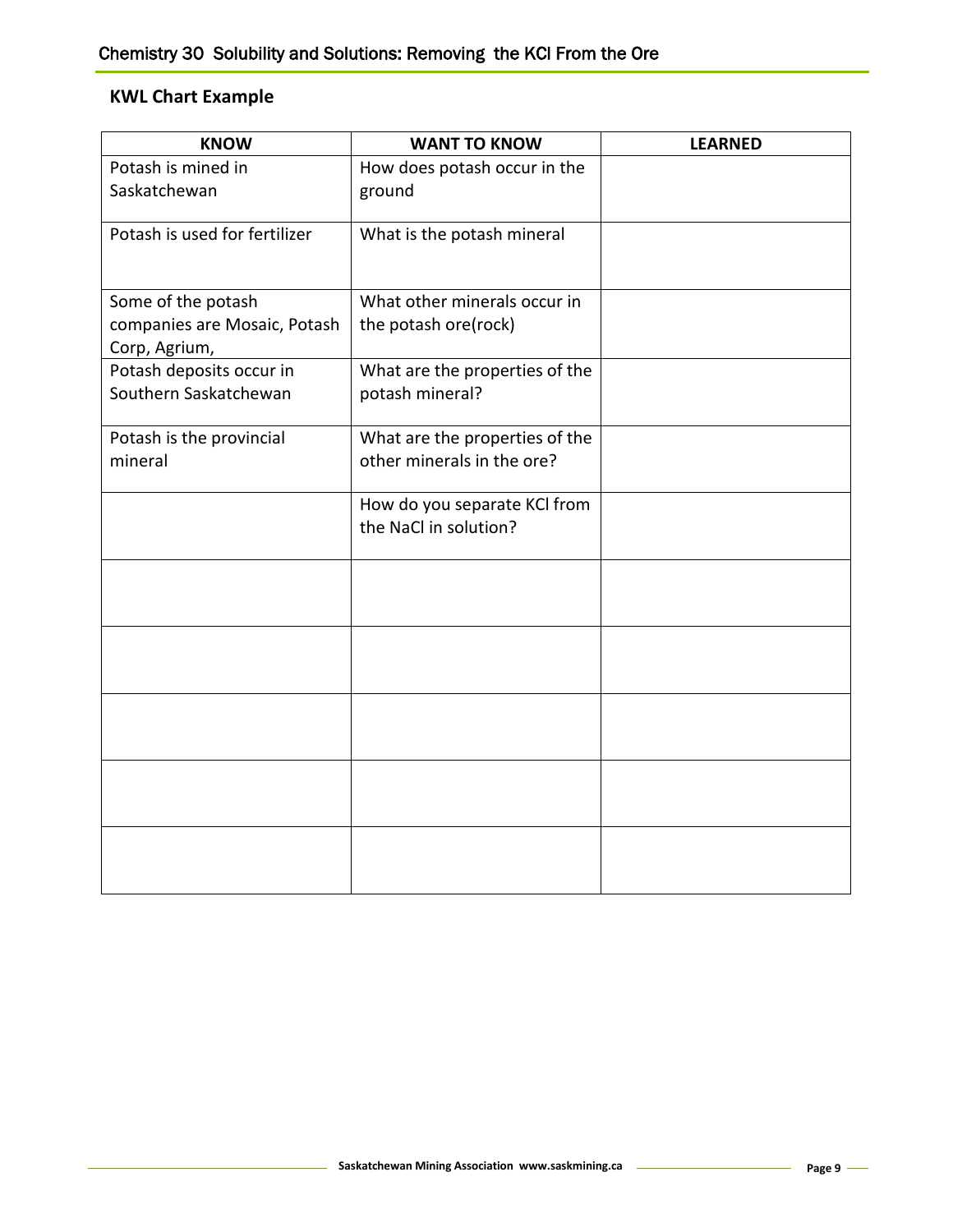## **INFORMATION FOR STUDENTS**

## **BACKGROUND**

#### Potash Mining in Saskatchewan

Potash is a general term covering several types of potassium salts, of which the most important is the mineral sylvite, potassium chloride (KCl). In Saskatchewan, potash is extracted from deep underground deposits (generally 1000 m) using either conventional (mining machines) or solution mining (brine is used to remove the mineral in solution) techniques.

The largest potash solution mine in the world is in Saskatchewan. With this technique the potash is dissolved deep underground and the solution is pumped to the surface where the potash is removed. The same process can be used above ground to extract the potash from the sylvinite ore. After potash is mined, it is processed in a surface mill, where it is separated into product (KCl) and waste (tailings comprised of salt (NaCl) and clays).

In 2010 there were 10 potash mines in Saskatchewan; two are solution mines, and the remaining 8 are conventional underground mines that use machines to mine the ore.

Potash is a nutrient essential for plant growth, and is a main component of modern agricultural fertilizers. Roughly 95% of world potash production goes into fertilizer, while the other 5% is used in commercial and industrial products - everything from soap to television tubes.

Potash is a major export of Saskatchewan. It is transported by rail to the United States and to Canadian ports where it is shipped to other countries including China, Korea, Japan, Malaysia, India, Brazil and Australia. Canadian markets make up less than 5% of potash sales.



# **Solubility Curves of KCl (sylvite) and NaCl (halite)**

Modified from: Mosaic Potash PowerPoint –Showcase Belle Plaine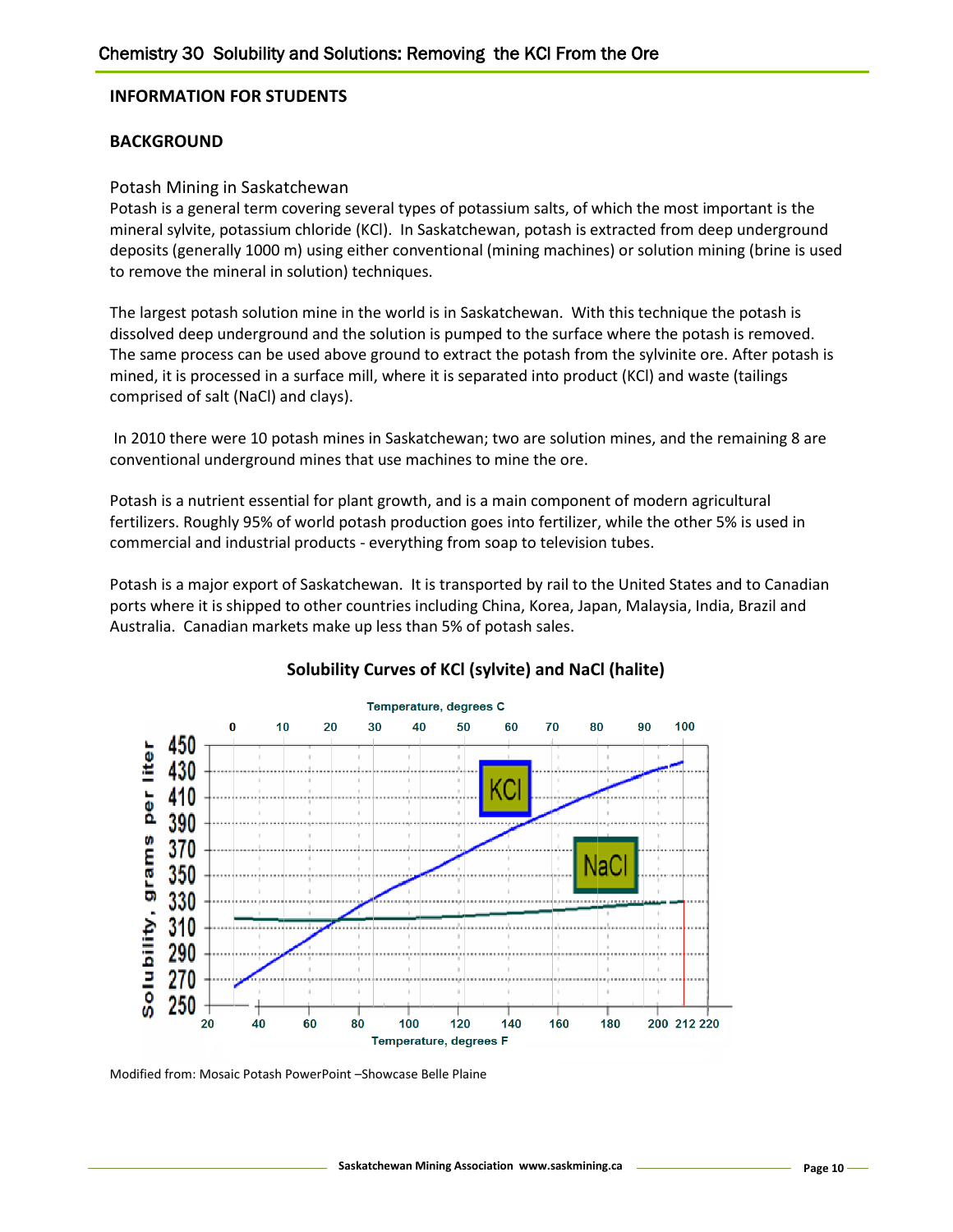# **Websites:**

Mining and milling processes used at the PotashCorp mines. <http://minetour.potashcorp.com/>

Mosaic Company Potash 101: YouTube video: <http://www.youtube.com/watch?v=ULLLmm6cCJ8>

Saskatchewan Mining Association Website: [http://www.saskmining.ca/commodity\\_info/Commodities/1/potash.html](http://www.saskmining.ca/commodity_info/Commodities/1/potash.html)